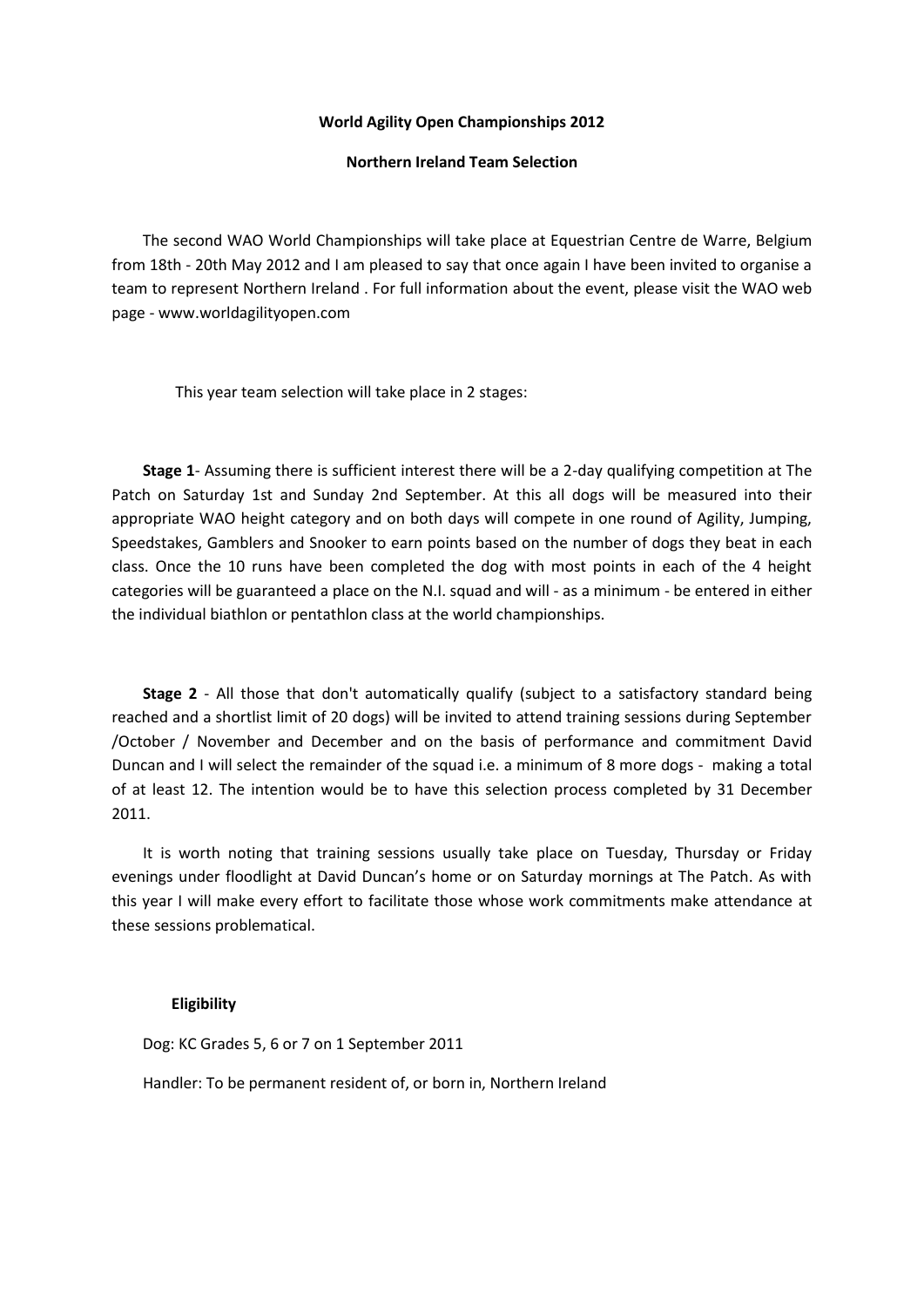## **Costs**

Entry (to the selection process): £20 per dog (maximum per handler £ 40)

# **Closing date 15th July 2011 (postmark)**

Competitors will have to pay towards their personal expenses for the WAO event but every effort will be made to minimise these costs through fundraising.

 In view of the fact that we will be travelling outside the UK to compete , owners who are seriously interested in trying out for the squad should start the process of arranging pet passports and having their dogs rabies vaccinated as soon as possible.

## **Further information**

 Please feel free to discuss any aspect of this event with myself or David Duncan. We want all N.I. handlers to feel a part of what is happening and a warm welcome awaits all those who come on board. My telephone number is 028 9187 8125 or mobile 07840 280276.

#### **Next Stage**

 If you and your dog fulfil the above entry requirements simply print this email, complete the details below and give it/send it along with your entry fees to meet the above deadline.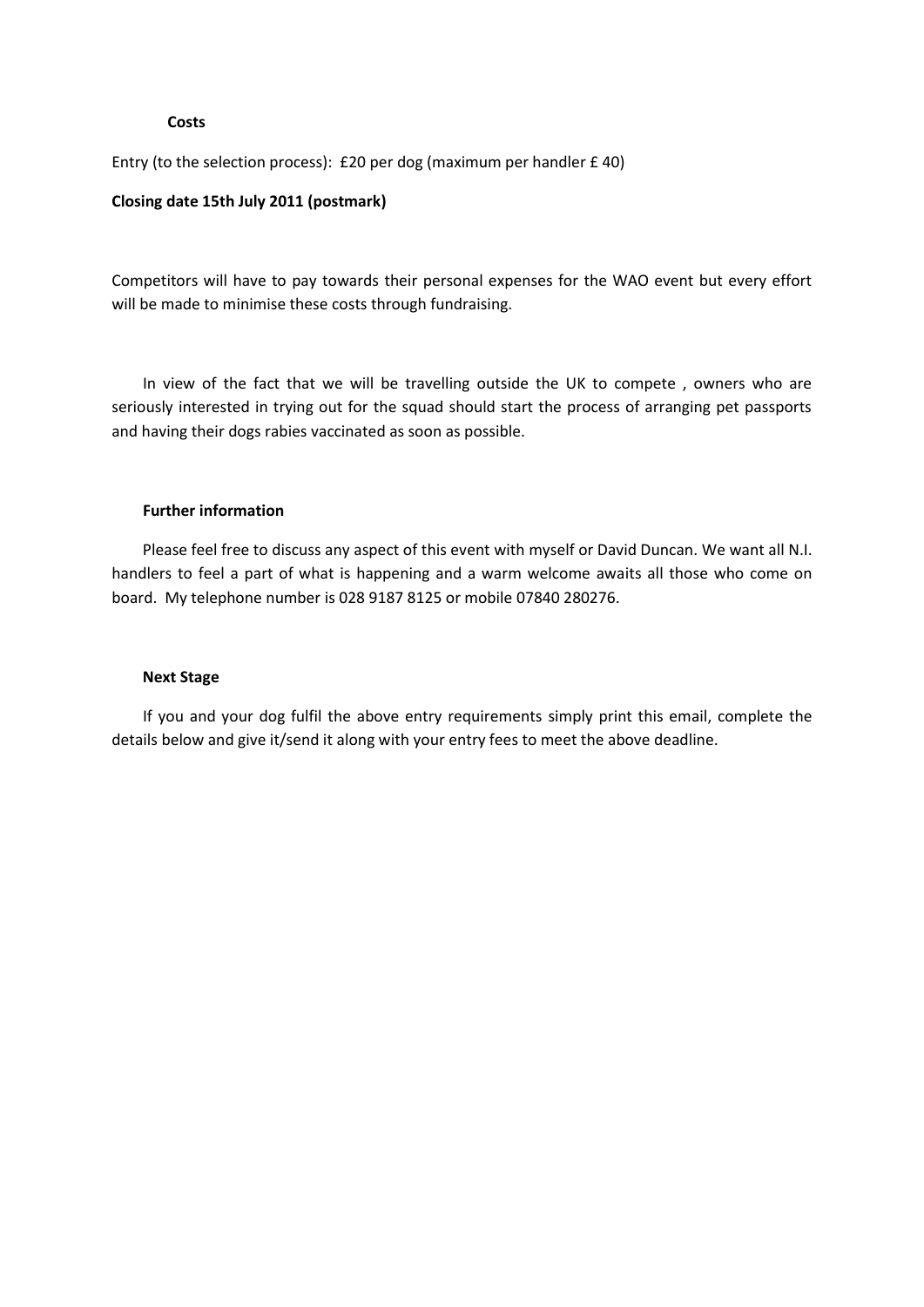Name of Handler:

Address:

Home Telephone No:

Mobile No:

Email:

Dog<sub>1</sub> Pet Name Breed KC Grade Dog 2 Pet Name Breed KC Grade Dog 3 Pet Name Breed KC Grade Dog<sub>4</sub> Pet Name Breed KC Grade Signed :

Date:

*Please note: by entering this selection process you are confirming your ability to attend the entire World Agility Open event, 18th to 20th May 2012.*